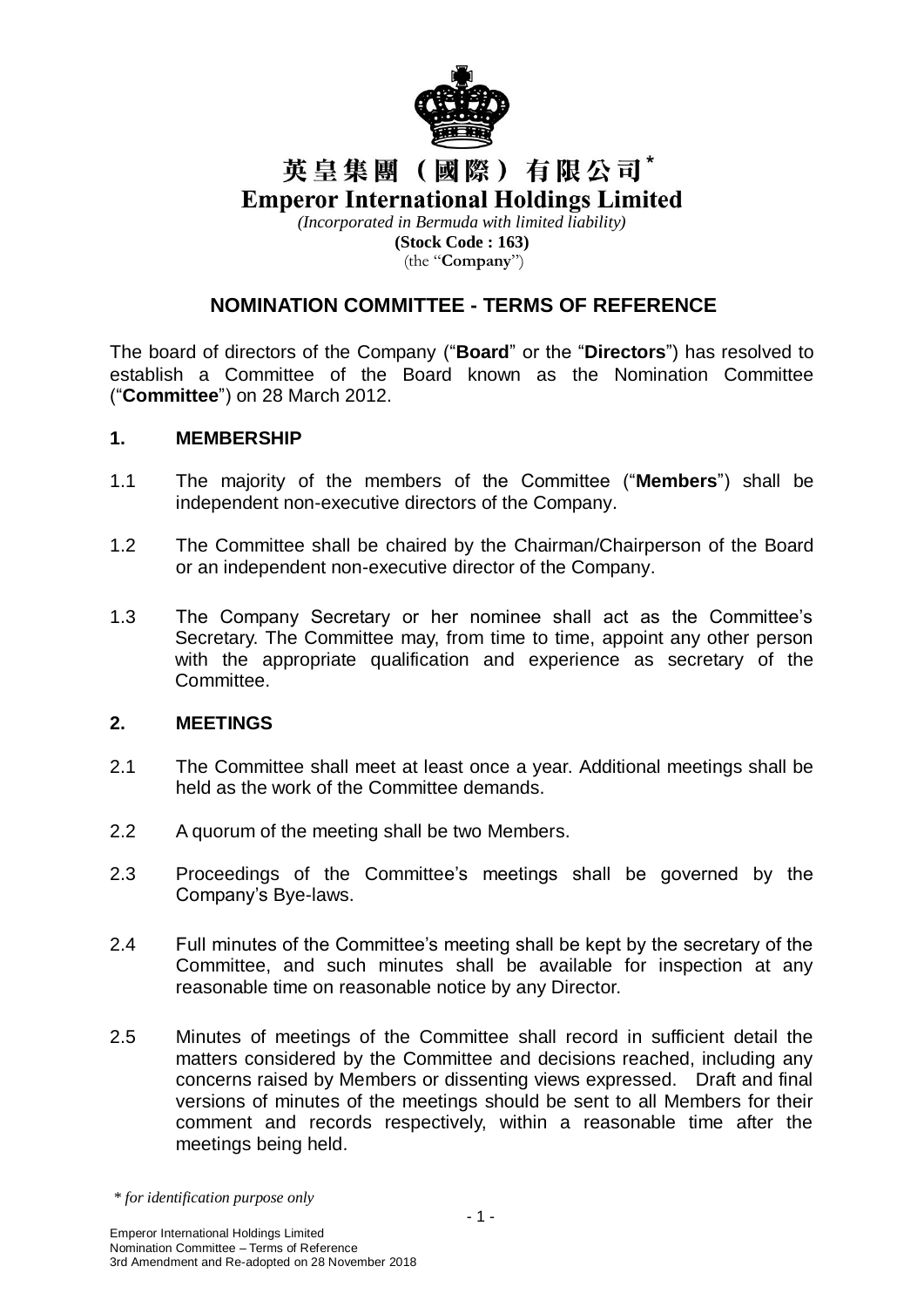# **3. DUTIES, POWER AND FUNCTION**

- 3.1 The Committee shall be provided with sufficient resources to perform its duties. Where necessary, the Committee should seek independent professional advice, at the Company's expense, to perform its responsibilities.
- 3.2 The Committee shall :-
	- (a) review the structure, size and composition (including the skills, knowledge, experience, gender, age, cultural and educational background, ethnicity or professional experience) of the board at least annually and make recommendations on any proposed changes to the Board to complement the Company's corporate strategy;
	- (b) draw up the policy for the diversity of the Board ("**Board Diversity Policy**") and review such policy, in particularly, the measurable objectives that the Board has set for implementing the Board Diversity Policy, and the progress on achieving the objectives;
	- (c) develop and review, as appropriate, the policy for the nomination of Directors ("**Nomination Policy**"). The Nomination Policy shall set out, inter alia, the nomination procedures and process and criteria to select and recommend candidates for directorship;
	- (d) identify individuals suitably qualified to become Board members and select or make recommendations to the Board on the selection of individuals nominated for directorship; in identifying suitable individuals, the Committee shall consider individuals on merit and against the objective criteria, with due regard for the benefits of diversity on the Board;
	- (e) make recommendations to the Board on appointment, re-appointment, re-election, or re-designation of directors and succession planning for Directors, in particular the Chairman/Chairperson and the chief executive, taking into account the Company's corporate strategy and the mix of skills, knowledge, experience and diversity needed in the future;
	- (f) assess the independence of independent non-executive Directors, and review the independent non-executive Directors' annual confirmations on their independence; and make disclosure of its review results in the Corporate Governance Report;
	- (g) regularly review the time required for a Director to perform his/her responsibilities;
	- (h) make other relevant disclosures in the Corporate Governance Report in accordance with the requirements of the Rules Governing the Listing of Securities on The Stock Exchange of Hong Kong Limited for the Board's approval;